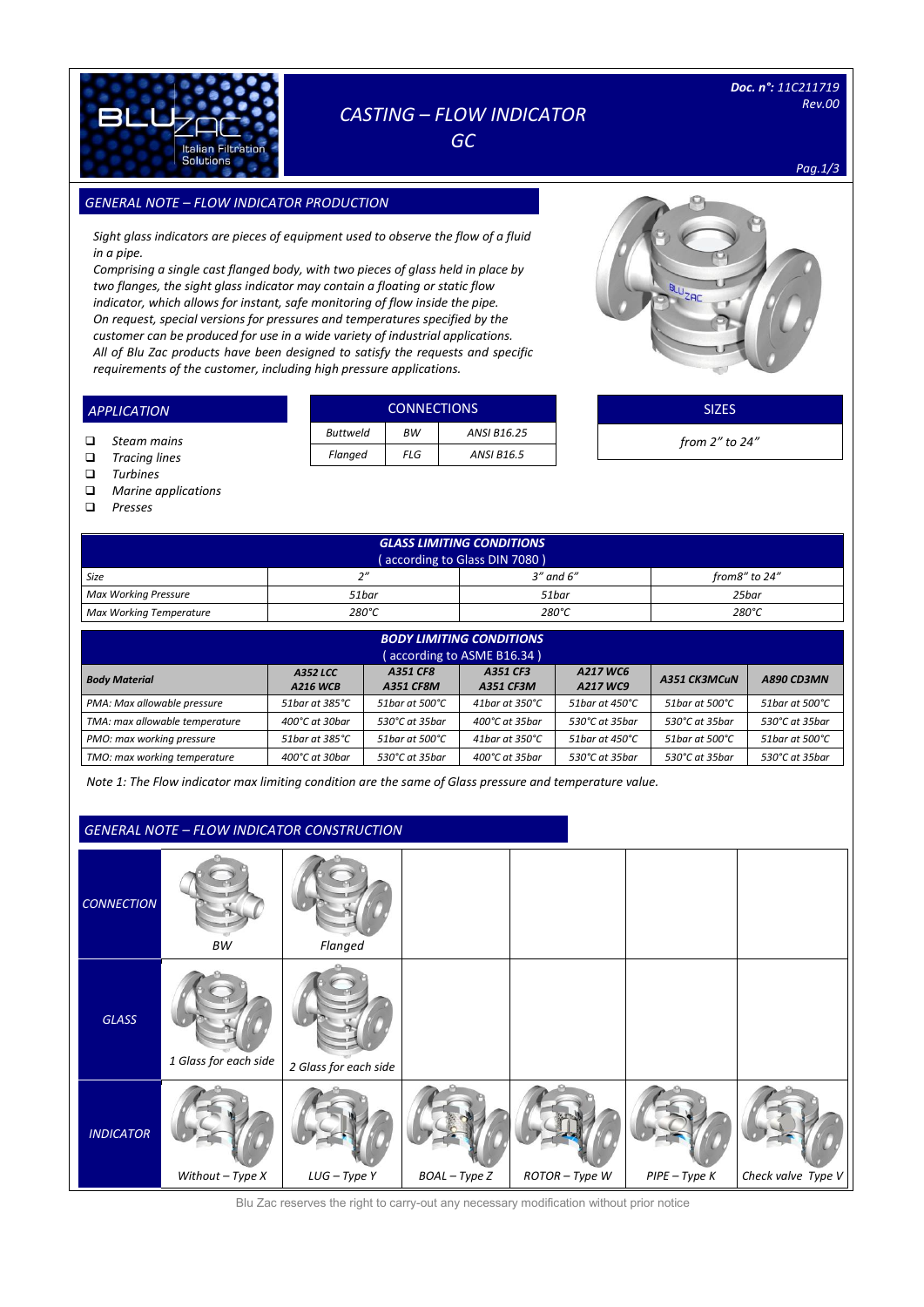# *CASTING – FLOW INDICATOR*

*Doc. n°: 11C211719 Rev.00* 

*Pag.2/3*

## *GC*



[Digitare il testo]

Italian Filtration<br>Solutions

**BLL** 

| <b>Size</b>    | S<br>(mm) | SF<br>(mm) | A<br>(mm) | B<br>(mm) | D<br>(mm) | H<br>(mm) | L<br>(mm) | $O$ (mm)     |       | Wt (Kg) |              |       |
|----------------|-----------|------------|-----------|-----------|-----------|-----------|-----------|--------------|-------|---------|--------------|-------|
|                |           |            |           |           |           |           |           | <b>150RF</b> | 300RF | ВW      | <b>150RF</b> | 300RF |
| 2 <sup>n</sup> | 230       | 230        | 180       | 140       | 80        | 20        | 65        | 152          | 165   | 9,45    | 13,6         | 14    |
| 2.1/2"         | 310       | 310        | 200       | 210       | 100       | 25        | 85        | 178          | 190   | 9,6     | 14           | 15    |
| 3"             | 310       | 310        | 200       | 210       | 100       | 25        | 85        | 190          | 210   | 12      | 18           | 20    |
| 4"             | 350       | 350        | 230       | 210       | 100       | 25        | 85        | 229          | 254   | 15      | 25           | 27    |
| 6"             | 480       | 480        | 300       | 210       | 100       | 25        | 85        | 279          | 318   | 40      | 62           | 68    |
| 8"             | 600       | 600        | 365       | 210       | 100       | 25        | 85        | 343          | 381   | 80      | 105          | 125   |
| <b>10"</b>     | 730       | 730        | 450       | 270       | 175       | 30        | 100       | 406          | 444   | 97      | 120          | 155   |
| 12"            | 850       | 850        | 470       | 270       | 175       | 30        | 100       | 483          | 521   | 115     | 165          | 205   |
| 14"            |           |            |           |           | 175       | 30        | 100       | 533          | 584   |         |              |       |
| 16"            |           |            |           |           | 175       | 30        | 100       | 597          | 648   |         |              |       |
| 18"            |           |            |           |           | 175       | 30        | 100       | 635          | 711   |         |              |       |
| 20"            |           |            |           |           | 175       | 30        | 100       | 698          | 775   |         |              |       |
| 24"            |           |            |           |           | 175       | 30        | 100       | 813          | 914   |         |              |       |





|             | <b>DIMENSION TOLLERANCE</b> |                      |  |  |  |  |
|-------------|-----------------------------|----------------------|--|--|--|--|
|             |                             | <b>DIMENSION</b>     |  |  |  |  |
| <b>SIZE</b> | S&SF                        | <b>A&amp;B&amp;O</b> |  |  |  |  |
| 2" to 10"   | ±1                          | ± 3                  |  |  |  |  |
| 12" to 24"  | $+1$                        | + 5                  |  |  |  |  |